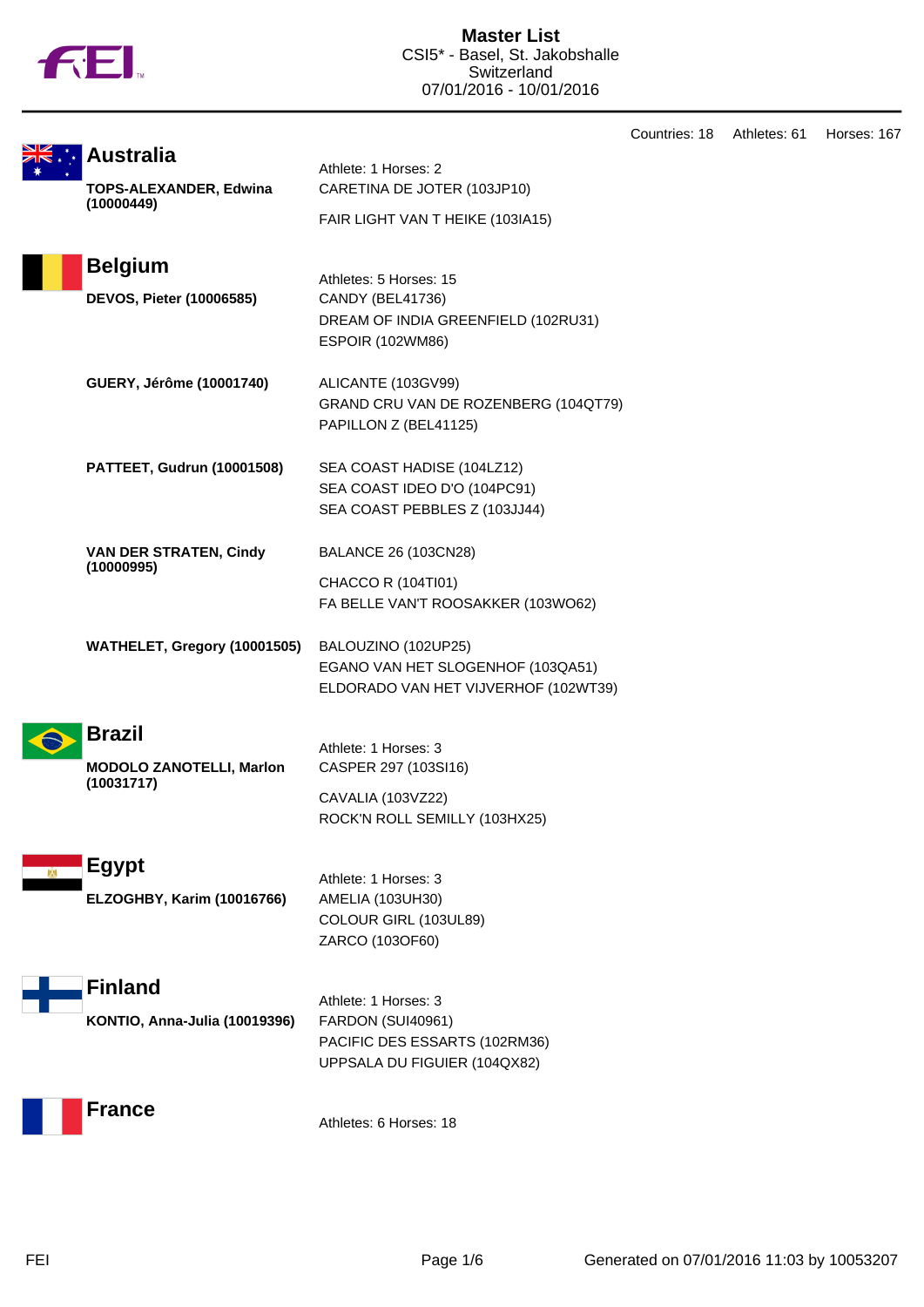

| BOST, Roger Yves (10002670)                                | PEGASE DU MURIER (102TC43)<br>RECORD D'OREAL (103UO54)<br>SYDNEY UNE PRINCE (103TF56)                           |
|------------------------------------------------------------|-----------------------------------------------------------------------------------------------------------------|
| DELESTRE, Simon (10002790)                                 | CHESALL (103EG24)<br>QUECHUA D'EMERAUDE (102ZN32)<br>STARDUST QUINHON (103SK71)                                 |
| EPAILLARD, Julien (10001850)                               | CRISTALLO A LM (103BA23)<br>PIGMALION DU ROZEL (102ZQ86)<br>QUATRIN DE LA ROQUE (102UY17)                       |
| LEPREVOST, Penelope (10016473) FLORA DE MARIPOSA (103IR58) | NICE STEPHANIE (102WN98)<br>VAGABOND DE LA POMME (103IL63)                                                      |
| ROZIER, Philippe (10002549)                                | QUEL CHANU (103AC00)<br>RAHOTEP DE TOSCANE (103HI18)<br>UNPULSION DE LA HART (102VK85)                          |
| <b>STAUT, Kevin (10001927)</b>                             | AYADE DE SEPTON ET HDC (103JC26)<br>ELKY VAN HET INDIHOF HDC (103DS93)<br>FOR JOY VAN'T ZORGVLIET HDC (103FU67) |
| Germany<br>AHLMANN, Christian (10000387)                   | Athletes: 6 Horses: 17<br>CARIBIS Z (104HB80)<br>CODEX ONE (GER46305)<br>EPLEASER VAN THEIKE (102SM11)          |
| BEERBAUM, Ludger (10000419)                                | CHAMAN (MEX01925)<br>COLESTUS (103BZ12)                                                                         |
| <b>DEUSSER, Daniel (10008871)</b>                          | CLINTOP 2 (GER45713)<br>COMTESSE VT ERTSENHOF Z (103TJ04)<br>TOULAGO (103AX85)                                  |
| DREHER, Hans-Dieter (10001552)                             | CALLISTO (102OC86)<br>COLORE (SUI40868)<br>COOL AND EASY (103QY22)                                              |
| <b>EHNING, Marcus (10011403)</b>                           | CORNADO NRW (GER45924)<br>GIN CHIN VAN HET LINDENHOF (103ZO28)<br>PRET A TOUT (102WO46)                         |
| KUTSCHER, Marco (10002137)                                 | BALERMO (102SR56)<br><b>QUADROS 3 (103TG69)</b><br>SIE C CARSTEN (102WF89)                                      |
| <b>Ze Great Britain</b>                                    | Athletes: 3 Horses: 9                                                                                           |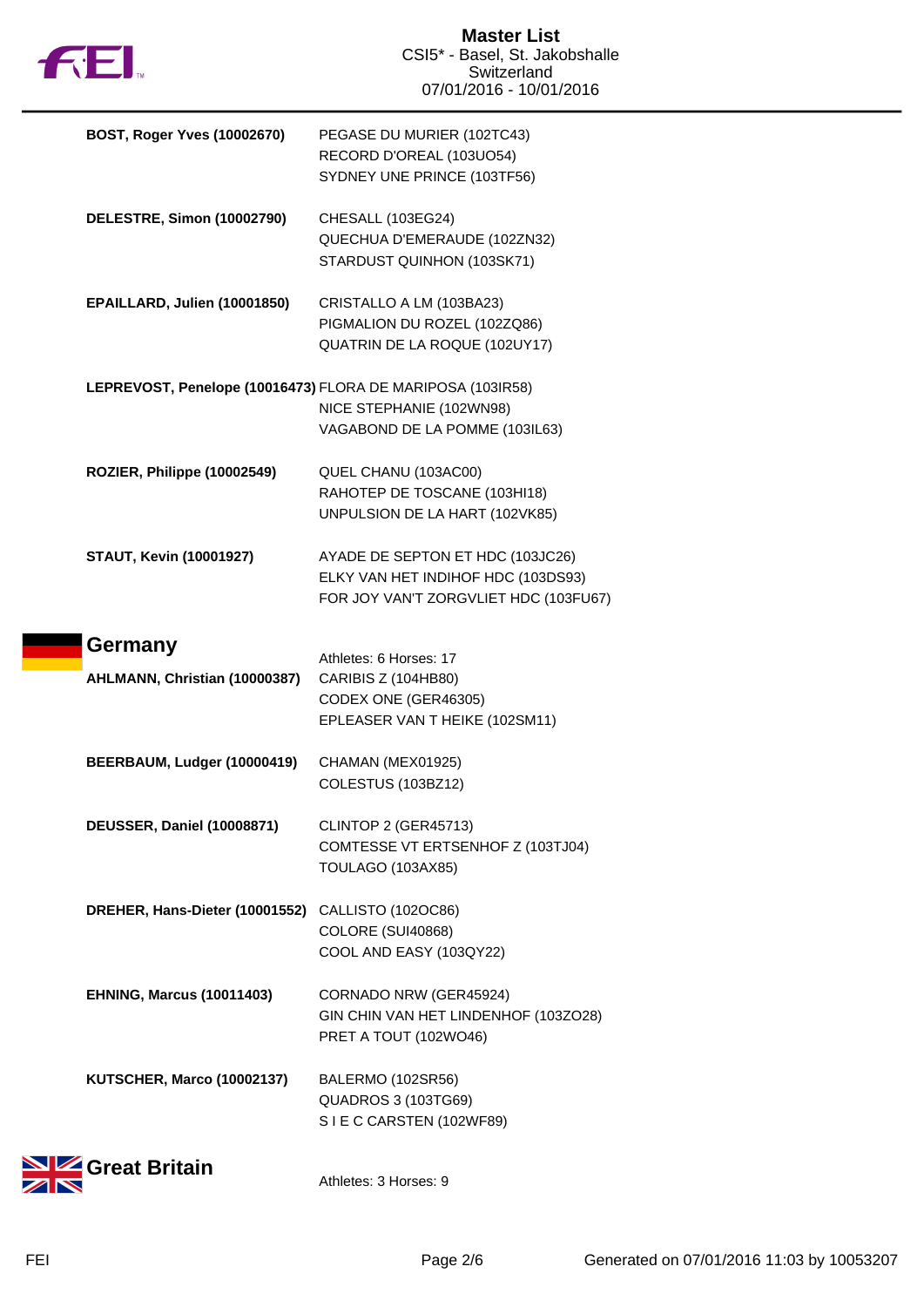

| <b>RENWICK, Laura (10015489)</b>                         | BINTANG II (103LL90)<br>HELIODOR HYBRIS (103YB40)<br>REMBRANDT BLUE (103DV69)                               |
|----------------------------------------------------------|-------------------------------------------------------------------------------------------------------------|
| <b>WHITAKER, John (10001784)</b>                         | ECHO OF LIGHT (103DC46)<br>LORD OF ARABIA (103HL39)<br>ORNELLAIA (103DC51)                                  |
| WHITAKER, Michael (10011424)                             | QUELBORA MERZE (103HY90)<br>RIGHT NOW SEMILLY (102ZV16)<br>VIKING (NED42472)                                |
| <b>Ireland</b>                                           |                                                                                                             |
| <b>LYNCH, Denis (10001106)</b>                           | Athletes: 2 Horses: 6<br>ABBERVAIL VAN HET DINGESHOF (BEL41632)<br>ALL STAR 5 (102UL65)<br>ZAMORA (103BZ45) |
| <b>TWOMEY, Billy (10011444)</b>                          | ARDCOLUM DUKE (103QH33)<br>DIAGHILEV (102MH66)<br>TINKA'S SERENADE (GBR41278)                               |
| <b>Italy</b>                                             |                                                                                                             |
| BUCCI, Piergiorgio (10016401)                            | Athletes: 3 Horses: 9<br>CASALLO Z (103IH46)                                                                |
|                                                          | <b>CUARTA (103VO38)</b><br>HEARTBREAKER VD ACHTERHOE (103WG77)                                              |
| GAUDIANO, Emanuele (10005736) ADMARA 2 (103CB96)         | CASPAR 232 (103IJ54)<br>COCOSHYNSKY (102YQ85)                                                               |
| MONETA, Luca Maria (10002057)                            | CONNERY (ITA41763)                                                                                          |
|                                                          | HEROLD N (104EE34)<br>NEPTUNE BRECOURT (FRA46335)                                                           |
| <b>Morocco</b>                                           |                                                                                                             |
| OUADDAR, Abdelkebir (10008056) CORDANO SITTE Z (102OA85) | Athlete: 1 Horses: 3                                                                                        |
|                                                          | QUICKLY DE KREISKER (102YN68)<br>SAPHIR DU TALUS (104QZ62)                                                  |
| <b>Netherlands</b>                                       |                                                                                                             |
| DUBBELDAM, Jeroen (10000412)                             | Athletes: 2 Horses: 5<br>CLASSIC MAN V (104II27)                                                            |
|                                                          | SFN ZENITH N.O.P. (103CQ75)                                                                                 |
| <b>SCHRÖDER, Gerco (10011401)</b>                        | GLOCK'S CHAMONIX B (103TR26)<br>GLOCK'S COGNAC CHAMPBLANC (102XW15)<br>GLOCK'S LAUSEJUNGE (104FQ28)         |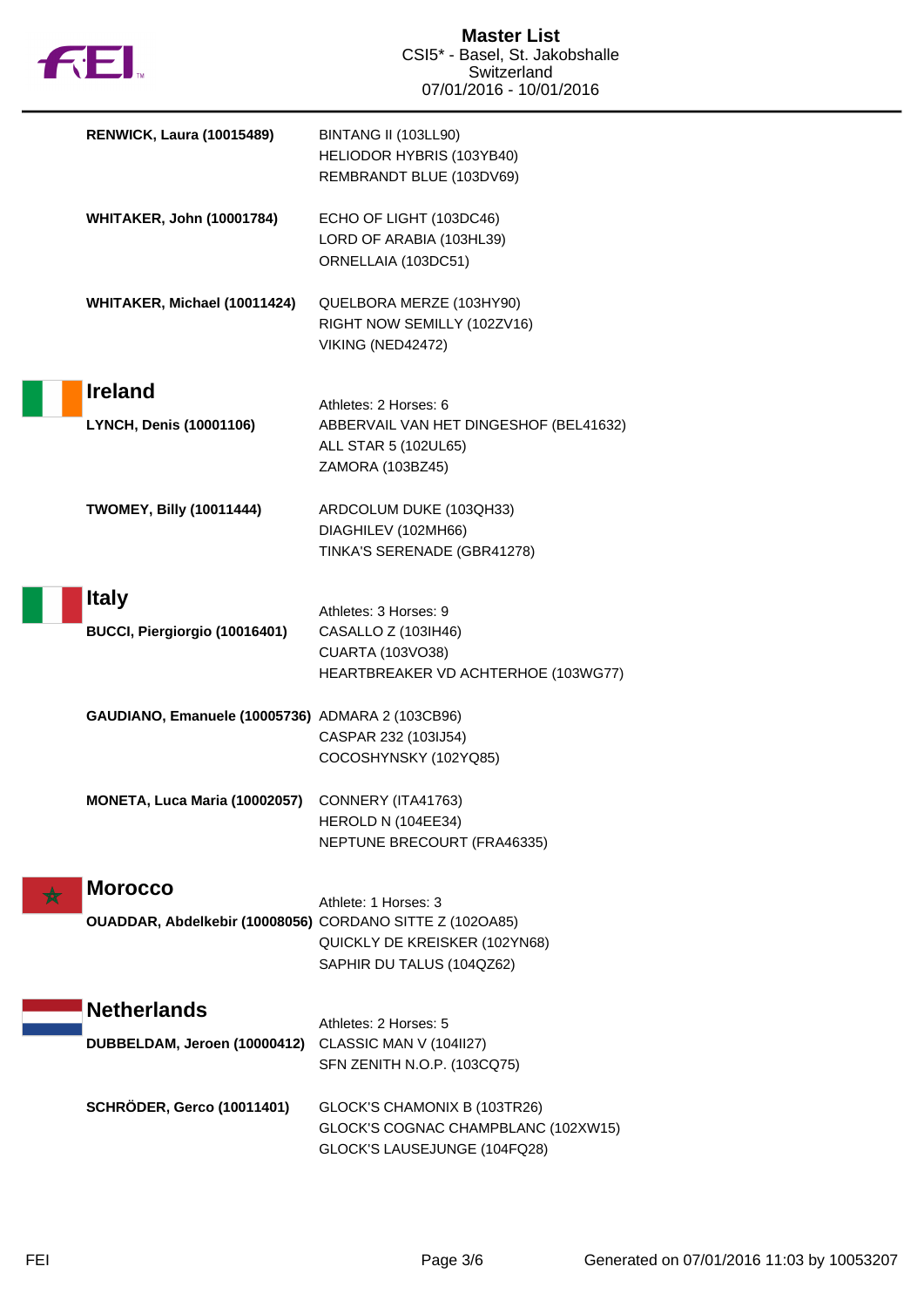

|   | <b>Portugal</b>                                           | Athlete: 1 Horses: 2                                                                                        |
|---|-----------------------------------------------------------|-------------------------------------------------------------------------------------------------------------|
|   | <b>DINIZ, Luciana (10002063)</b>                          | FIT FOR FUN 13 (103IB23)<br>WINNINGMOOD (BEL11587)                                                          |
|   | Qatar<br>AL THANI, Sheikh Ali Bin Khalid<br>(10024194)    | Athletes: 2 Horses: 5<br>ANYWAY II (103LM35)<br>FIRST DEVISION (103IB76)<br>VIENNA OLYMPIC (102ZC80)        |
|   | MOHAMMED, Bassem Hassan<br>(10082635)                     | CALIFORNIA (GER43689)<br><b>CLIFF Z (104EU50)</b>                                                           |
| 电 | <b>Slovakia</b><br>CHUDYBA, Bronislav (10018887)          | Athlete: 1 Horses: 3<br>ANGELOTTI (103AQ28)<br>EXTASY III (103PJ23)<br><b>QUINSY (103IK20)</b>              |
| 痛 | <b>Spain</b><br><b>ALVAREZ MOYA, Sergio</b><br>(10007927) | Athletes: 2 Horses: 6<br>CARLO 273 (GER42975)<br>CHARMEUR (104CY28)<br>G AND C QUITADOR ROCHELAIS (102UO02) |
|   | <b>CORDON, Pilar Lucrecia</b><br>(10000510)               | GALINE LA COUR ZICHELHOF (104HT92)<br>GRIBOUILLE DU LYS (103XT21)<br>NUAGE BLEU (102QX91)                   |
|   | <b>Sweden</b>                                             |                                                                                                             |
|   | <b>BENGTSSON, Rolf-Göran</b><br>(10000427)                | Athletes: 3 Horses: 9<br>OAK GROVE'S HEARTFELT (103KQ80)<br>SAVITA 2 (103VM01)<br>UNITA ASK (103GM45)       |
|   | <b>SWARTZ, Erica (10024007)</b>                           | CALLE COOL (103EI14)<br>CUPIDO VAN DE HOEFSLAG Z (103JN88)<br>DUNDALK (103PW35)                             |
|   | <b>VON ECKERMANN, Henrik</b><br>(10001601)                | <b>B MEN (104CL16)</b><br>CHACANNO (104GV71)<br>SANSIBAR 89 (104DJ98)                                       |
|   | <b>Switzerland</b>                                        | Athletes: 20 Horses: 49                                                                                     |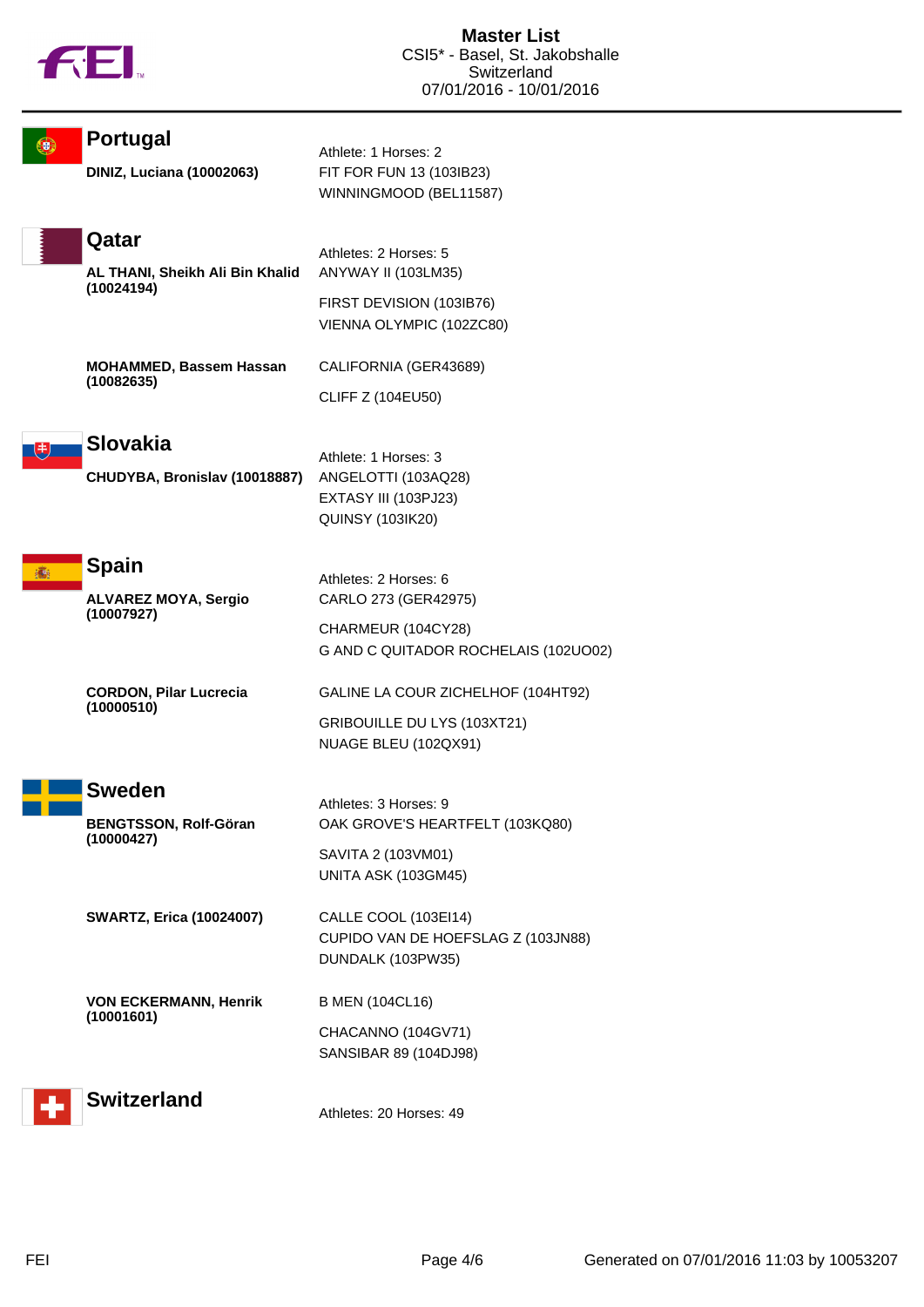

| <b>CROTTA, Fabio (10001267)</b>                 | RUBINA VIII (102MP86)<br>TESS DE JALESNES (104HF89)<br><b>WILANDRO 3 (104NT79)</b>       |
|-------------------------------------------------|------------------------------------------------------------------------------------------|
| <b>DUGUET, Romain (10035031)</b>                | OTELLO DU SOLEIL (FRA45701)<br>TWENTYTWO DES BICHES (103YL87)                            |
| ESTERMANN, Paul (10016400)                      | CASTLEFIELD C HUNTER (103RV82)<br>CASTLEFIELD ECLIPSE (IRL40616)<br>LORD PEPSI (103MH85) |
| <b>ETTER, Daniel (10001046)</b>                 | BERSINA VDM (104PP25)<br>KHEOPS DU ROSET CH (103DX49)                                    |
| <b>FUCHS, Martin (10030545)</b>                 | CLOONEY 51 (103YD87)<br>CORIANO CARTHAGO (103DM90)<br>UZO VAN HET HOBOS Z (103TQ79)      |
| <b>GISLER, Claudia (10000429)</b>               | CORDEL (102VV27)<br>TOUCHABLE (SUI40050)                                                 |
| <b>JUFER, Alain (10011565)</b>                  | DUBROVNIK (103PM26)<br><b>WIVEAU M (102VJ13)</b><br>ZED (103BM20)                        |
| LIEBHERR, Christina (10000974)                  | L.B. AKTEUR (103WI79)<br>L.B. EAGLE EYE (103CJ25)<br>L.B.QUEEN DU CHATEAU (103CM81)      |
| MUFF, Werner (10003072)                         | COLOMBO (103WQ54)<br>HH FLEUR (103NY37)<br>POLLENDR (103NN99)                            |
| MÜLLER, Chantal (10075354)                      | U TABASCA (102WM48)                                                                      |
| PETER STEINER, Nadja (10006562)CAYENA (102VI12) | CELESTE 26 (102YG65)                                                                     |
| RICHARD PHILIPS, Jane<br>(10001700)             | DIEUDONNE DE GULDENBOOM (102PH42)                                                        |
|                                                 | PABLO DE VIRTON (102NF56)<br>ZEKINA Z (NED40527)                                         |
| RUTSCHI, Niklaus (10009494)                     | EARL PERY'S CARO CH (103DM36)<br>RANA DES HAYETTES (103NA33)<br>WINDSOR XV (102NX88)     |
| <b>SCHMID, Adrian (10007980)</b>                | ALCAZAR SITTE (103MV83)<br>CAMILLA IX (103JA41)                                          |